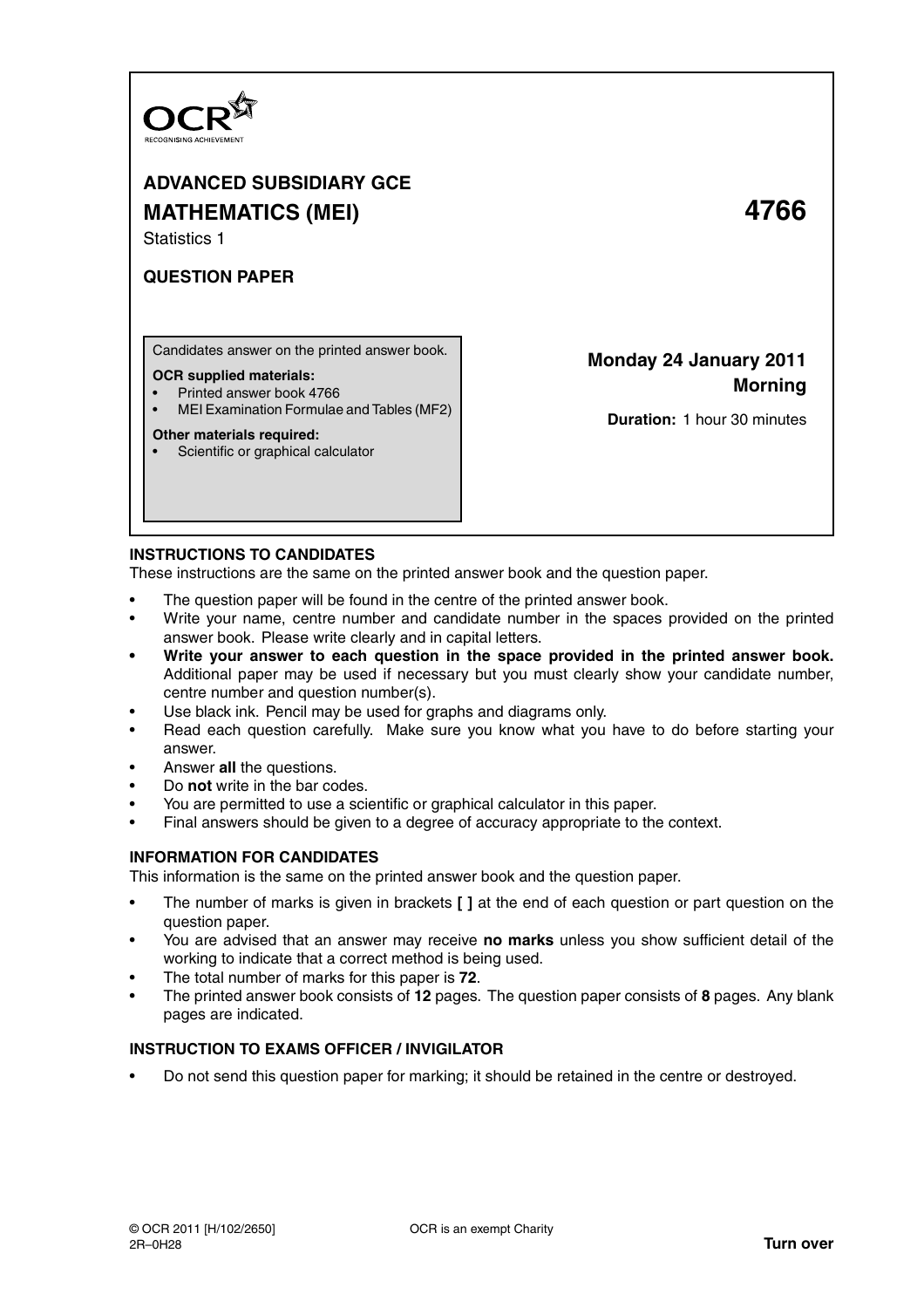## **Section A** (36 marks)

- **1** The stem and leaf diagram shows the weights, rounded to the nearest 10 grams, of 25 female iguanas.
	- 8 3 9 9 3 5 6 6 6 8 9 9  $10 \ 0 \ 2 \ 2 \ 3 \ 4 \ 6 \ 9$  $11 \ 2 \ 4 \ 7 \ 8$  $12 \mid 3 \mid 4 \mid 5$ 13 2

Key:  $11 \mid 2$  represents 1120 grams

- **(i)** Find the mode and the median of the data. **[2]**
- **(ii)** Identify the type of skewness of the distribution. **[1]**
- **2** The table shows all the possible products of the scores on two fair four-sided dice.

|                    |                |                | 2              | 3  |    |
|--------------------|----------------|----------------|----------------|----|----|
|                    |                |                | $\overline{2}$ | 3  |    |
| Score on first die | $\overline{2}$ | $\overline{2}$ |                | 6  | 8  |
|                    | 3              | 3              | 6              |    | 12 |
|                    |                |                | 8              | 12 | 16 |

Score on second die

- **(i)** Find the probability that the product of the two scores is less than 10. **[1]**
- **(ii)** Show that the events 'the score on the first die is even' and 'the product of the scores on the two dice is less than 10' are not independent. **[3]**
- **3** There are 13 men and 10 women in a running club. A committee of 3 men and 3 women is to be selected.
	- **(i)** In how many different ways can the three men be selected? **[2]**
	- **(ii)** In how many different ways can the whole committee be selected? **[2]**
	- **(iii)** A random sample of 6 people is selected from the running club. Find the probability that this sample consists of 3 men and 3 women. **[2]**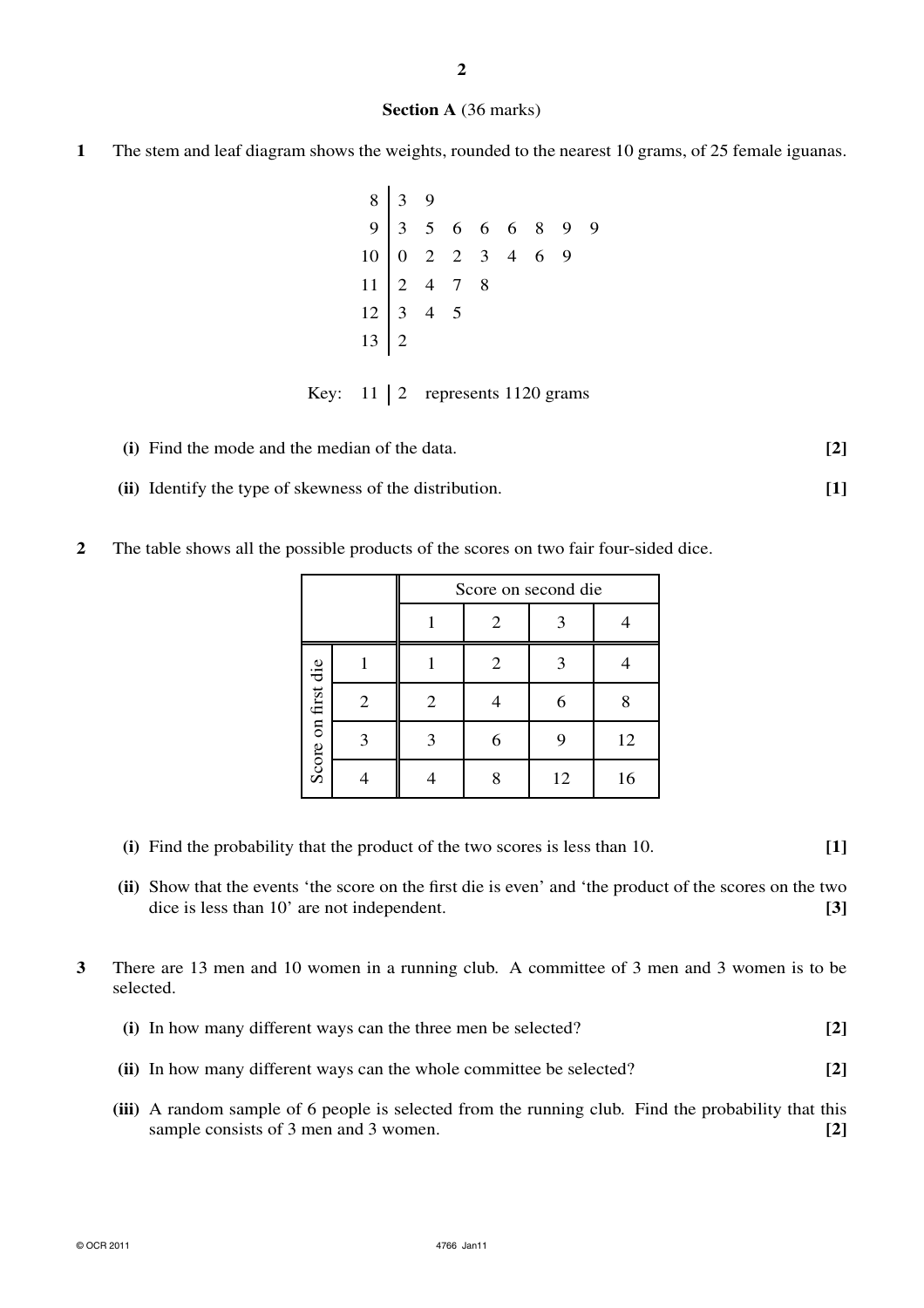#### **4** The probability distribution of the random variable *X* is given by the formula

$$
P(X = r) = kr(r + 1) \quad \text{for } r = 1, 2, 3, 4, 5.
$$

- (i) Show that  $k = \frac{1}{70}$  $\frac{1}{70}$ . [2]
- (ii) Find  $E(X)$  and  $Var(X)$ . [5]
- **5** Andy can walk to work, travel by bike or travel by bus. The tree diagram shows the probabilities of any day being dry or wet and the corresponding probabilities for each of Andy's methods of travel.



A day is selected at random. Find the probability that

| (i) the weather is wet and Andy travels by bus,                    |                   |
|--------------------------------------------------------------------|-------------------|
| (ii) Andy walks or travels by bike,                                | $\lceil 3 \rceil$ |
| (iii) the weather is dry given that Andy walks or travels by bike. |                   |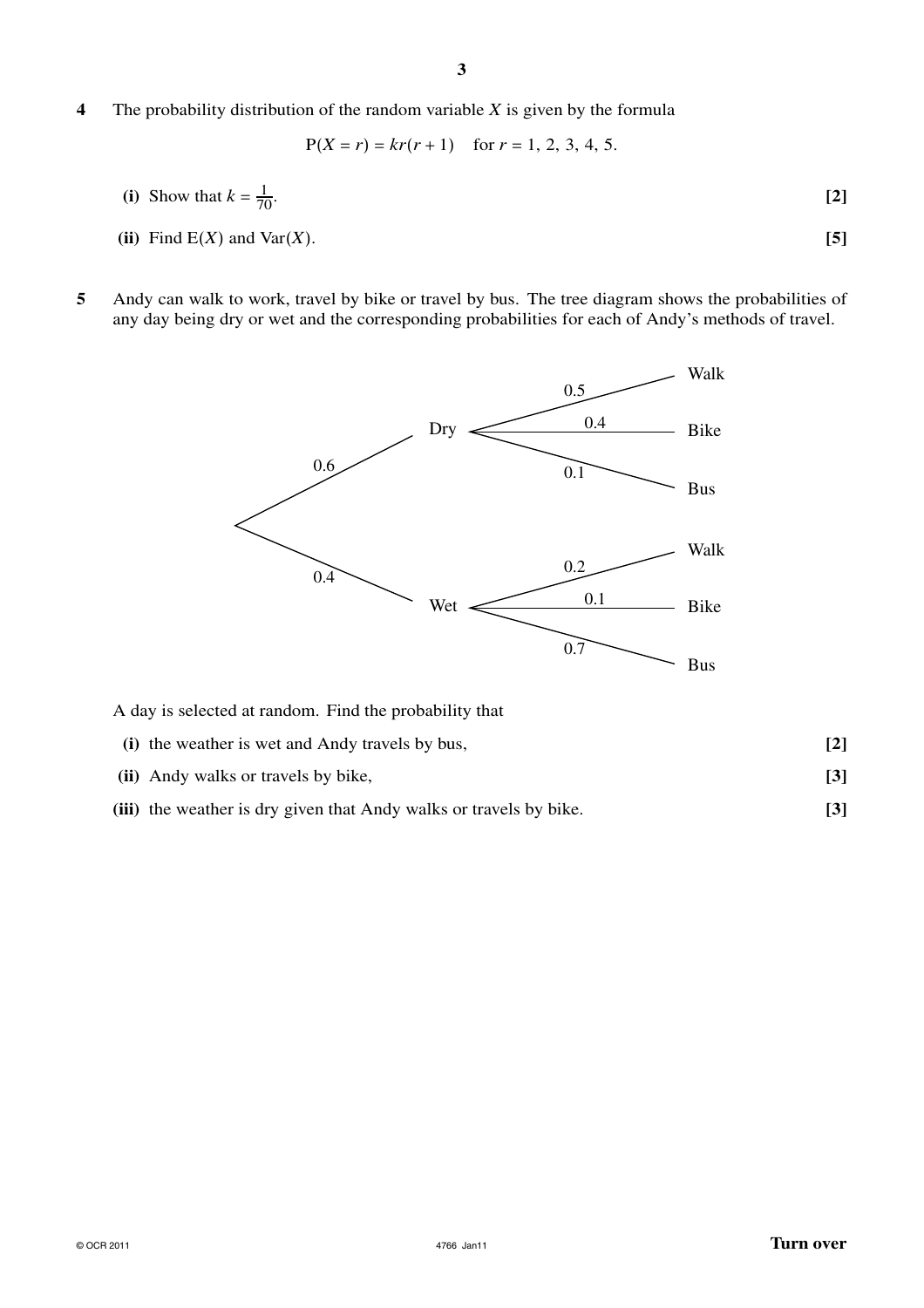- **6** A survey is being carried out into the carbon footprint of individual citizens. As part of the survey, 100 citizens are asked whether they have attempted to reduce their carbon footprint by any of the following methods.
	- **•** Reducing car use
	- **•** Insulating their homes
	- **•** Avoiding air travel

The numbers of citizens who have used each of these methods are shown in the Venn diagram.



One of the citizens is selected at random.

- **(i)** Find the probability that this citizen
	- (*A*) has avoided air travel, **[1]**
	- (*B*) has used at least two of the three methods. **[2]**
- **(ii)** Given that the citizen has avoided air travel, find the probability that this citizen has reduced car use. **[2]**

Three of the citizens are selected at random.

**(iii)** Find the probability that none of them have avoided air travel. **[3]**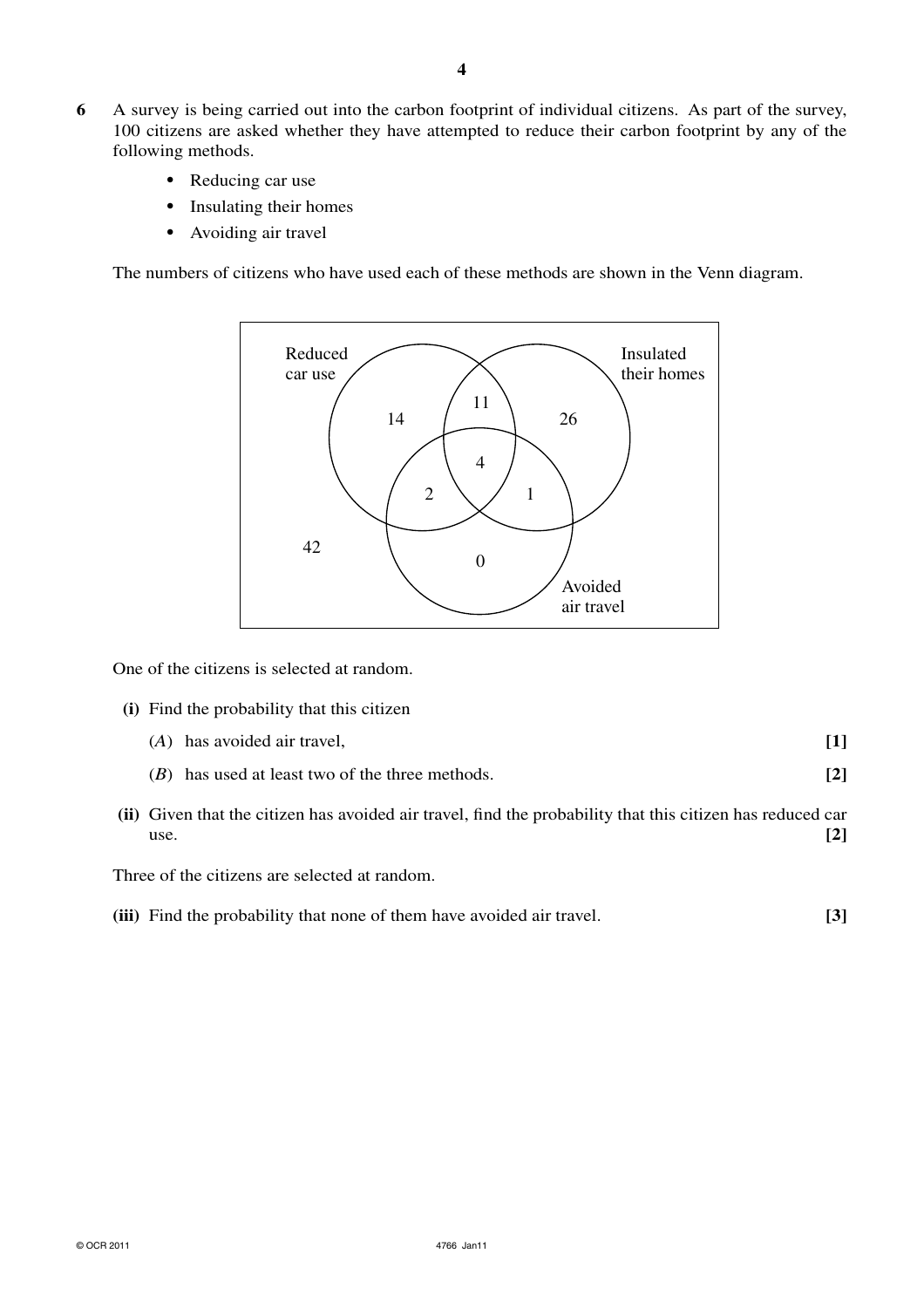#### **Section B** (36 marks)

**7** The incomes of a sample of 918 households on an island are given in the table below.

| Income<br>$(x$ thousand pounds) | $0 \leqslant x \leqslant 20$ |     |     |     | $20 < x \le 40$   $40 < x \le 60$   $60 < x \le 100$   $100 < x \le 200$ |
|---------------------------------|------------------------------|-----|-----|-----|--------------------------------------------------------------------------|
| Frequency                       | 238                          | 365 | 142 | 128 | 41                                                                       |

- **(i)** Draw a histogram to illustrate the data. **[5]**
- **(ii)** Calculate an estimate of the mean income. **[3]**
- **(iii)** Calculate an estimate of the standard deviation of the incomes. **[4]**
- **(iv)** Use your answers to parts **(ii)** and **(iii)** to show there are almost certainly some outliers in the sample. Explain whether or not it would be appropriate to exclude the outliers from the calculation of the mean and the standard deviation. **[4]**
- (v) The incomes were converted into another currency using the formula  $y = 1.15x$ . Calculate estimates of the mean and variance of the incomes in the new currency. **[3]**
- **8** Mark is playing solitaire on his computer. The probability that he wins a game is 0.2, independently of all other games that he plays.

| (i) Find the expected number of wins in 12 games. |  |
|---------------------------------------------------|--|
|                                                   |  |

- **(ii)** Find the probability that
	- (*A*) he wins exactly 2 out of the next 12 games that he plays, **[3]**
	- (*B*) he wins at least 2 out of the next 12 games that he plays. **[3]**
- **(iii)** Mark's friend Ali also plays solitaire. Ali claims that he is better at winning games than Mark. In a random sample of 20 games played by Ali, he wins 7 of them. Write down suitable hypotheses for a test at the 5% level to investigate whether Ali is correct. Give a reason for your choice of alternative hypothesis. Carry out the test. **[9]**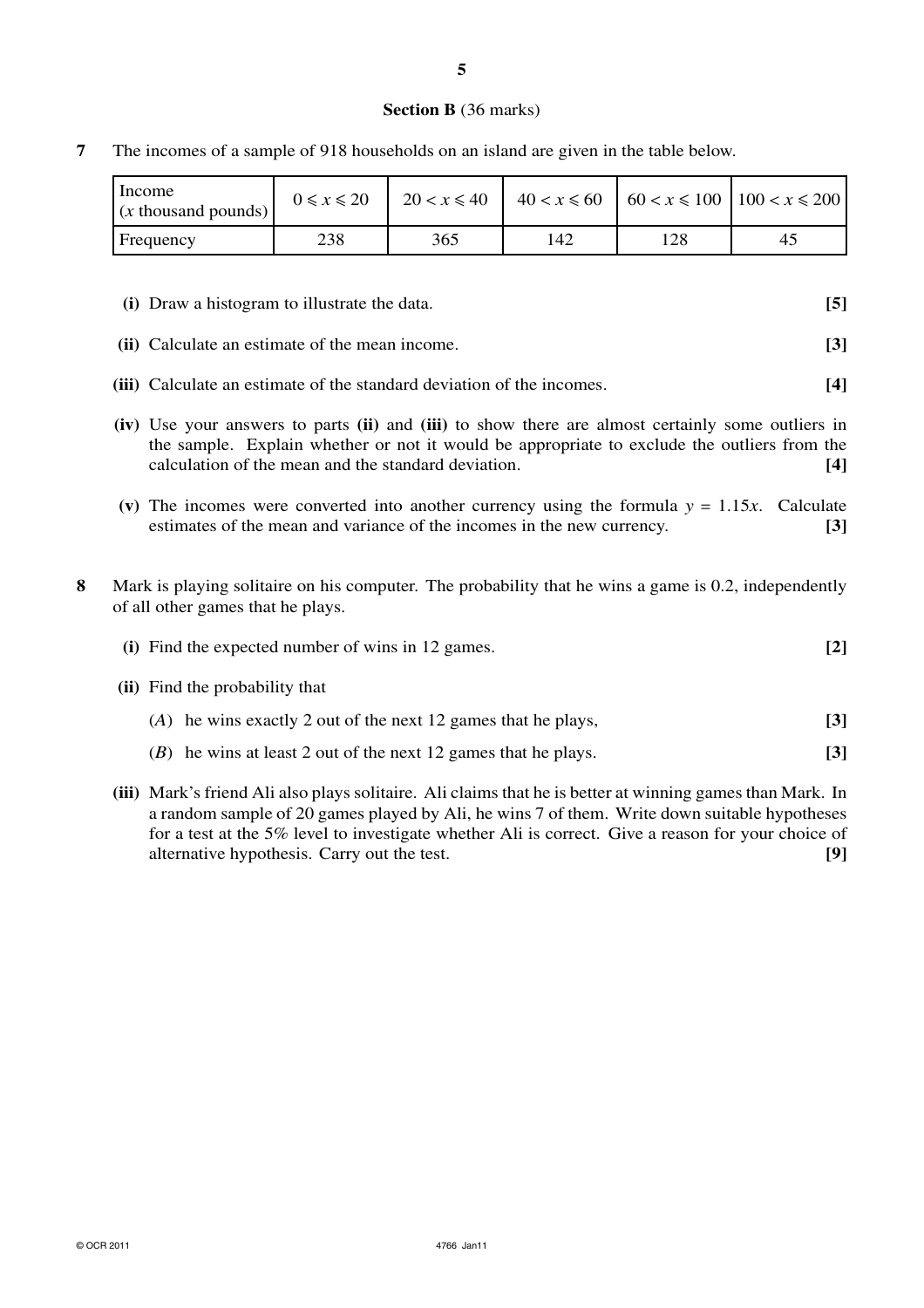#### **BLANK PAGE**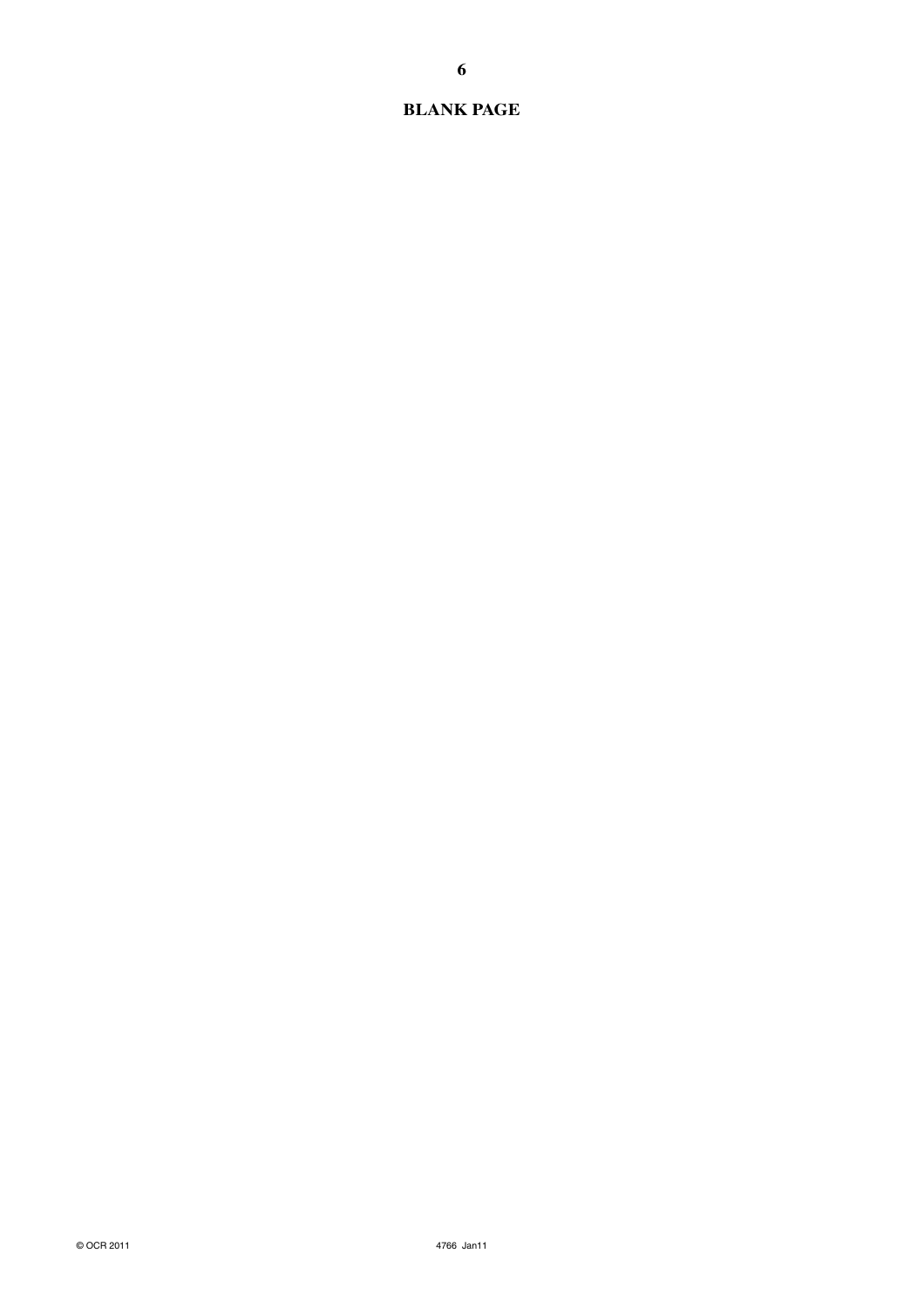#### **BLANK PAGE**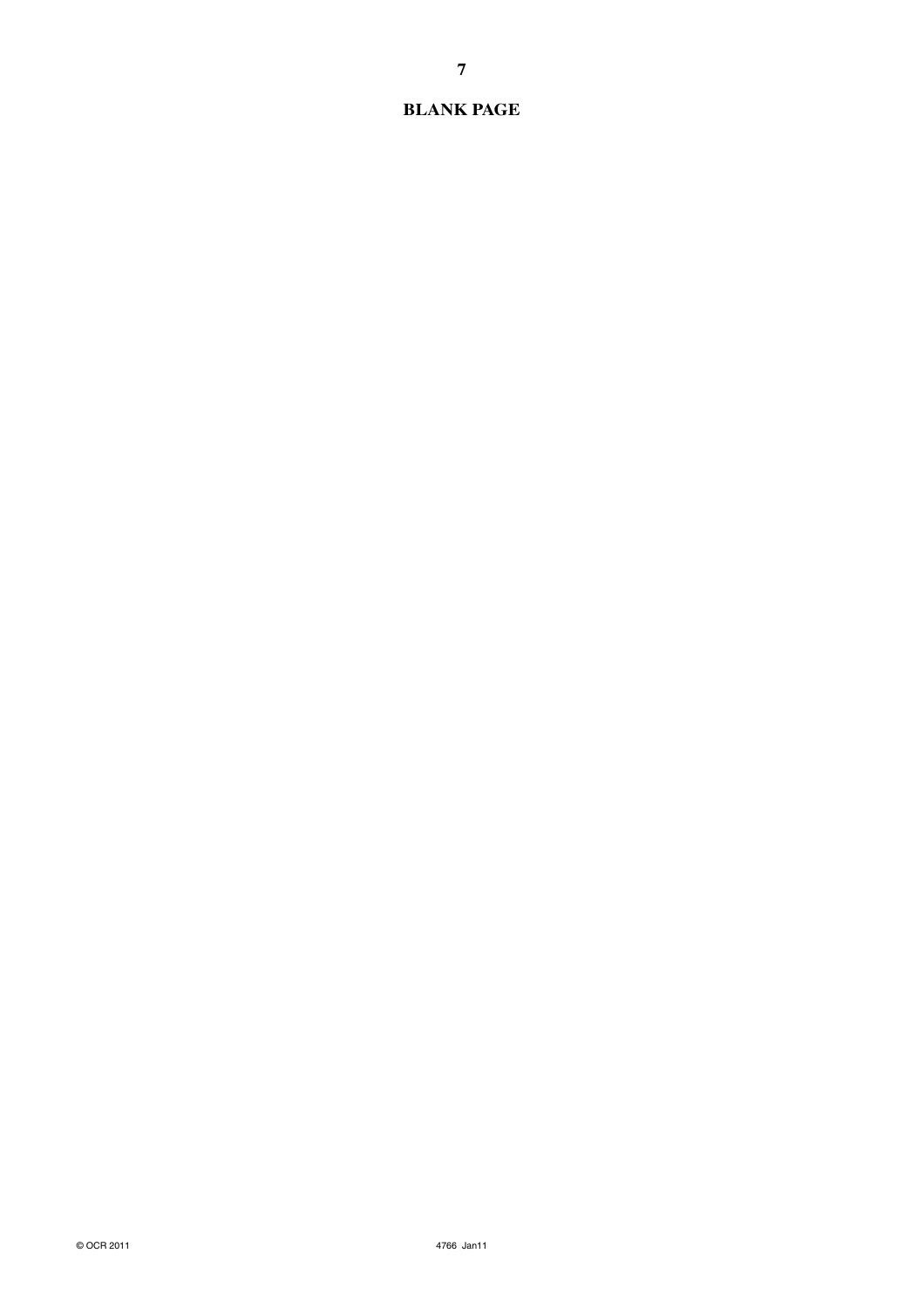

#### **Copyright Information**

OCR is committed to seeking permission to reproduce all third-party content that it uses in its assessment materials. OCR has attempted to identify and contact all copyright holders whose work is used in this paper. To avoid the issue of disclosure of answer-related information to candidates, all copyright acknowledgements are reproduced in the OCR Copyright Acknowledgements Booklet. This is produced for each series of examinations and is freely available to download from our public website (www.ocr.org.uk) after the live examination series.

**8**

If OCR has unwittingly failed to correctly acknowledge or clear any third-party content in this assessment material, OCR will be happy to correct its mistake at the earliest possible opportunity.

For queries or further information please contact the Copyright Team, First Floor, 9 Hills Road, Cambridge CB2 1GE.

OCR is part of the Cambridge Assessment Group; Cambridge Assessment is the brand name of University of Cambridge Local Examinations Syndicate (UCLES), which is itself a department of the University of Cambridge.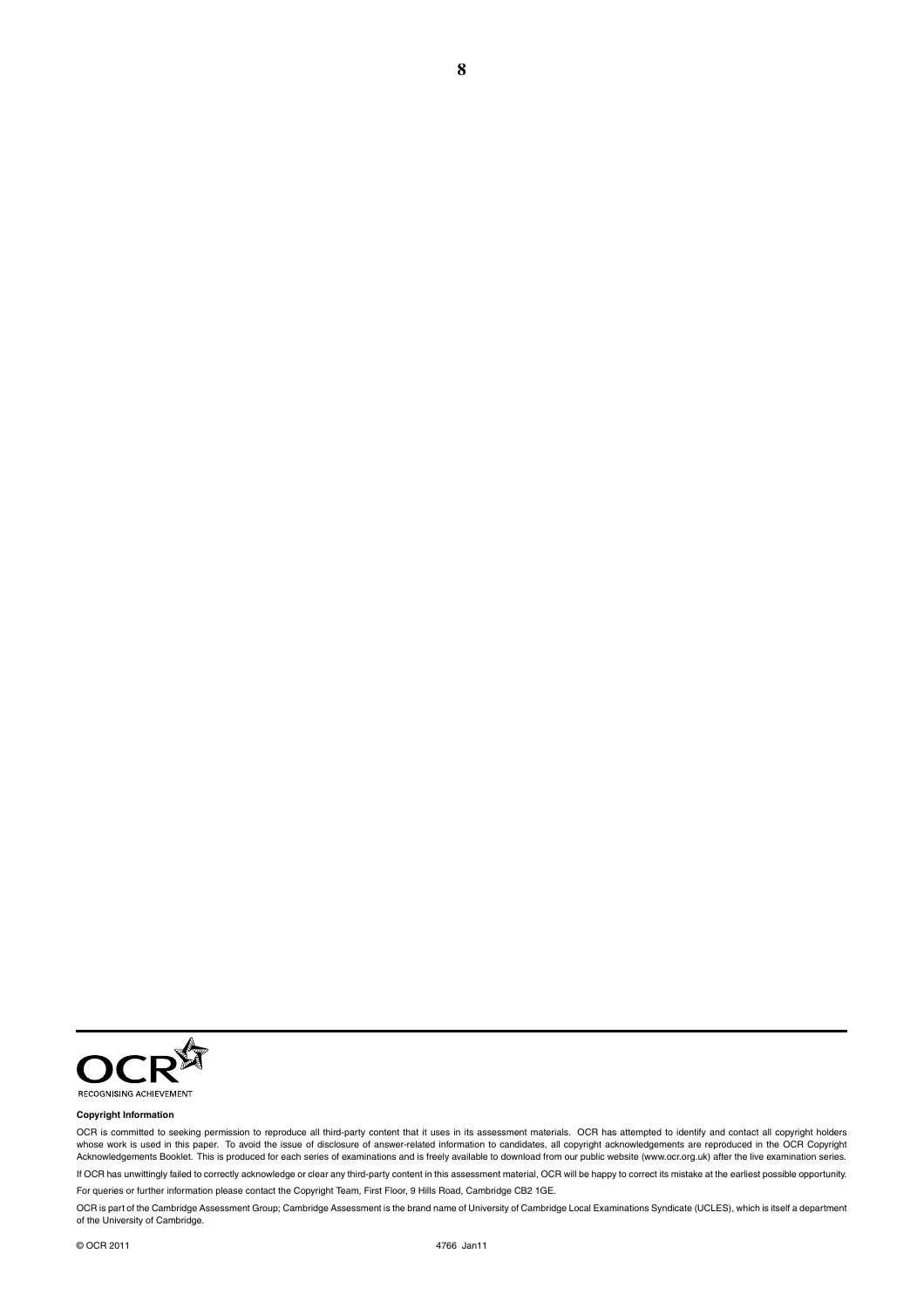

# **ADVANCED SUBSIDIARY GCE MATHEMATICS (MEI) 4766**

Statistics 1

## **PRINTED ANSWER BOOK**

Candidates answer on this printed answer book.

#### **OCR supplied materials:**

- Question paper 4766 (inserted)
- MEI Examination Formulae and Tables (MF2)

#### **Other materials required:**

Scientific or graphical calculator

# **Monday 24 January 2011 Morning**

**Duration:** 1 hour 30 minutes



|  | Candidate<br>torename |  | Candidate<br>surname |  |
|--|-----------------------|--|----------------------|--|
|--|-----------------------|--|----------------------|--|

| Centre number |  |  |  |  |  | Candidate number |  |  |  |  |
|---------------|--|--|--|--|--|------------------|--|--|--|--|
|---------------|--|--|--|--|--|------------------|--|--|--|--|

#### **INSTRUCTIONS TO CANDIDATES**

These instructions are the same on the printed answer book and the question paper.

- The question paper will be found in the centre of the printed answer book.
- Write your name, centre number and candidate number in the spaces provided on the printed answer book. Please write clearly and in capital letters.
- **Write your answer to each question in the space provided in the printed answer book.** Additional paper may be used if necessary but you must clearly show your candidate number, centre number and question number(s).
- Use black ink. Pencil may be used for graphs and diagrams only.
- Read each question carefully. Make sure you know what you have to do before starting your answer.
- Answer **all** the questions.
- Do **not** write in the bar codes.
- You are permitted to use a scientific or graphical calculator in this paper.
- Final answers should be given to a degree of accuracy appropriate to the context.

#### **INFORMATION FOR CANDIDATES**

This information is the same on the printed answer book and the question paper.

- The number of marks is given in brackets **[ ]** at the end of each question or part question on the question paper.
- You are advised that an answer may receive **no marks** unless you show sufficient detail of the working to indicate that a correct method is being used.
- The total number of marks for this paper is **72**.
- The printed answer book consists of **12** pages. The question paper consists of **8** pages. Any blank pages are indicated.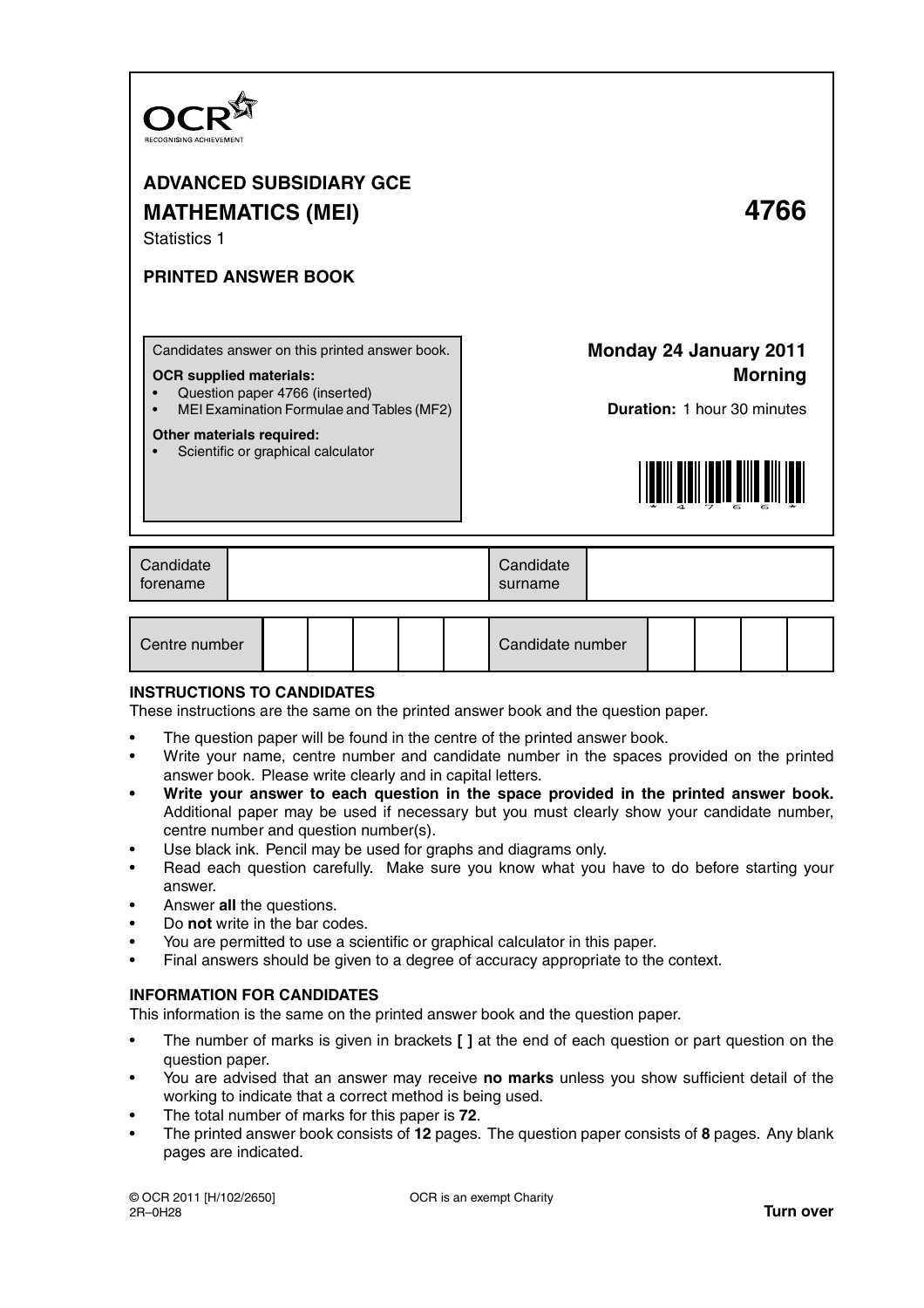

| 1(i)  |  |
|-------|--|
|       |  |
|       |  |
|       |  |
|       |  |
|       |  |
| 1(ii) |  |
|       |  |
|       |  |
|       |  |
| 2(i)  |  |
|       |  |
|       |  |
|       |  |
|       |  |
| 2(i)  |  |
|       |  |
|       |  |
|       |  |
|       |  |
|       |  |
|       |  |
|       |  |
|       |  |
|       |  |
|       |  |
|       |  |
|       |  |
|       |  |
|       |  |
|       |  |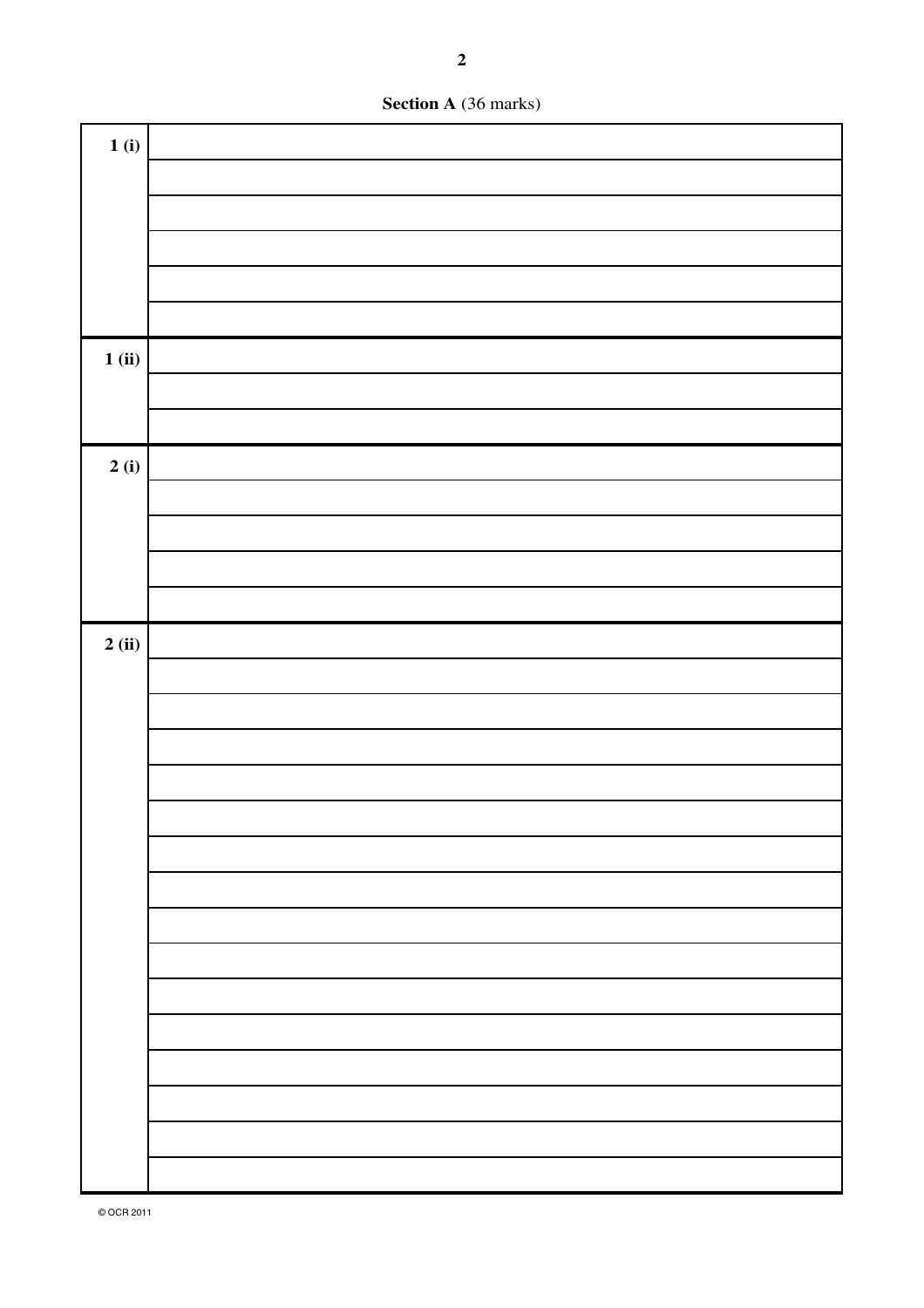| 3(i)   |  |
|--------|--|
|        |  |
|        |  |
|        |  |
|        |  |
|        |  |
|        |  |
|        |  |
|        |  |
| 3(i)   |  |
|        |  |
|        |  |
|        |  |
|        |  |
|        |  |
|        |  |
|        |  |
|        |  |
|        |  |
| 3(iii) |  |
|        |  |
|        |  |
|        |  |
|        |  |
|        |  |
|        |  |
|        |  |
|        |  |
|        |  |
|        |  |
|        |  |
|        |  |
|        |  |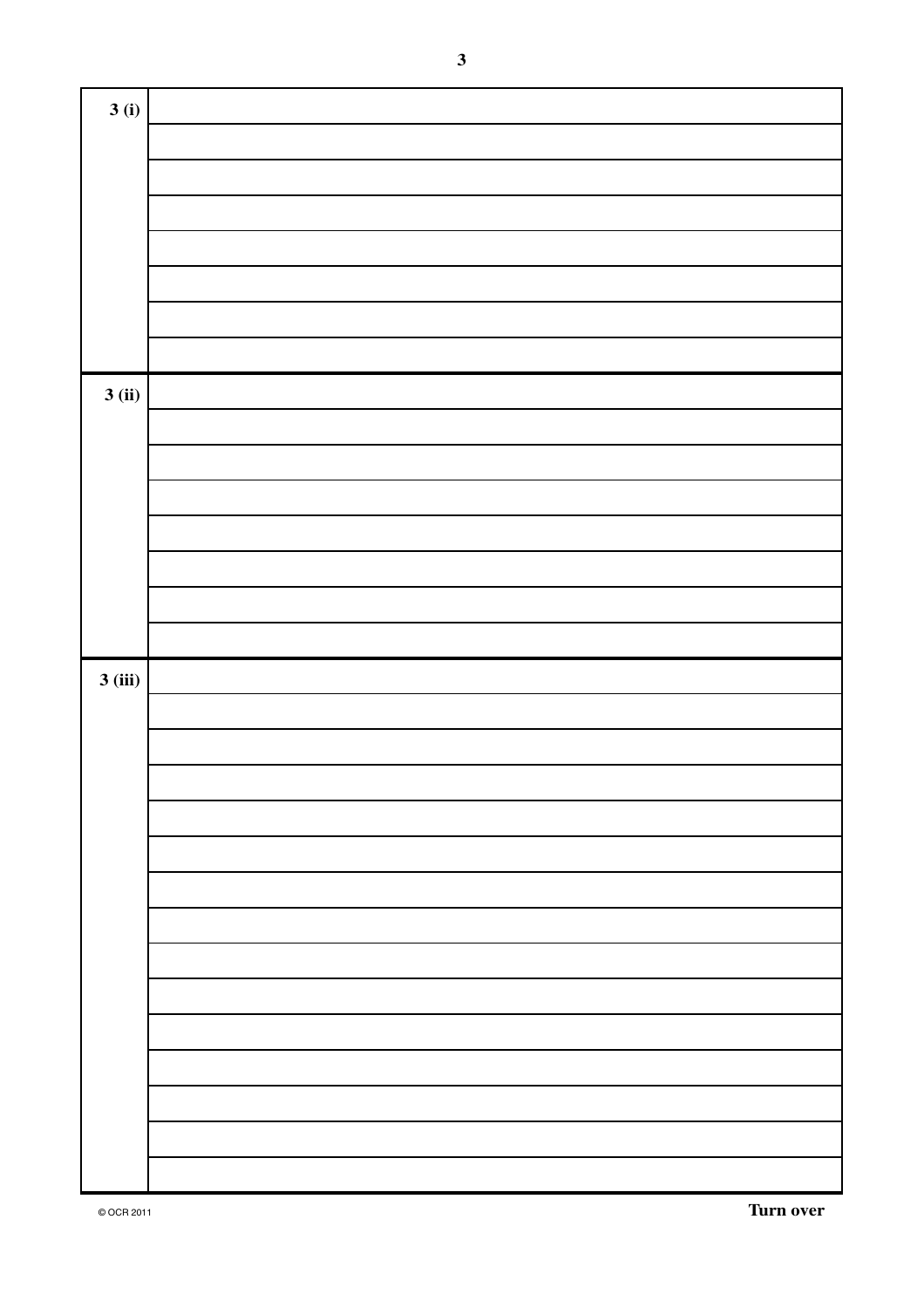| 4(i) |  |
|------|--|
|      |  |
|      |  |
|      |  |
|      |  |
|      |  |
|      |  |
|      |  |
|      |  |
|      |  |
|      |  |
| 4(i) |  |
|      |  |
|      |  |
|      |  |
|      |  |
|      |  |
|      |  |
|      |  |
|      |  |
|      |  |
|      |  |
|      |  |
|      |  |
|      |  |
|      |  |
|      |  |
|      |  |
|      |  |
|      |  |
|      |  |
|      |  |
|      |  |
|      |  |
|      |  |
|      |  |
|      |  |
|      |  |
|      |  |
|      |  |
|      |  |
|      |  |
|      |  |
|      |  |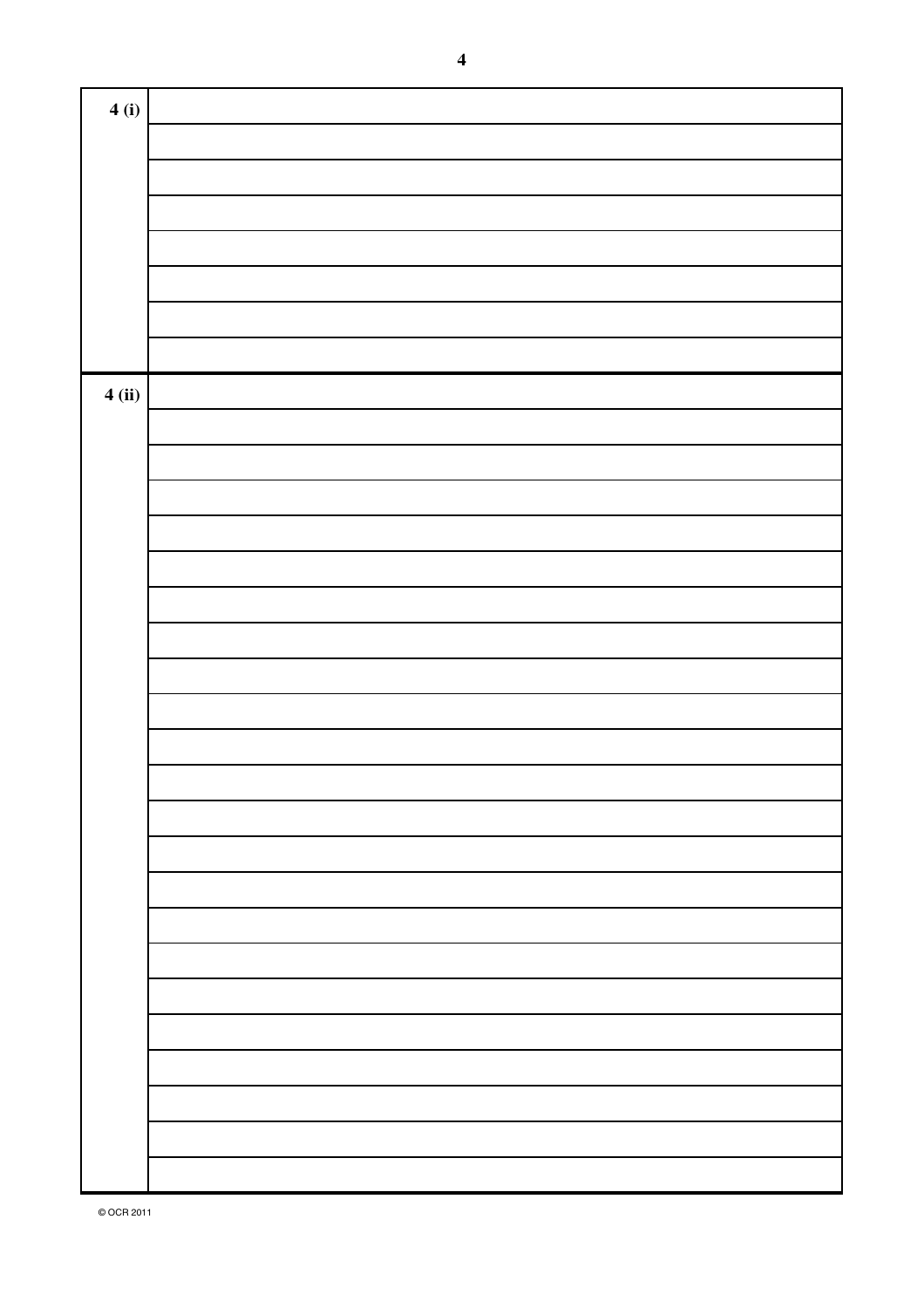| 5(i)          |  |
|---------------|--|
|               |  |
|               |  |
|               |  |
|               |  |
|               |  |
|               |  |
|               |  |
| <b>5</b> (ii) |  |
|               |  |
|               |  |
|               |  |
|               |  |
|               |  |
|               |  |
|               |  |
|               |  |
|               |  |
|               |  |
| 5(iii)        |  |
|               |  |
|               |  |
|               |  |
|               |  |
|               |  |
|               |  |
|               |  |
|               |  |
|               |  |
|               |  |
|               |  |
|               |  |
|               |  |
|               |  |
|               |  |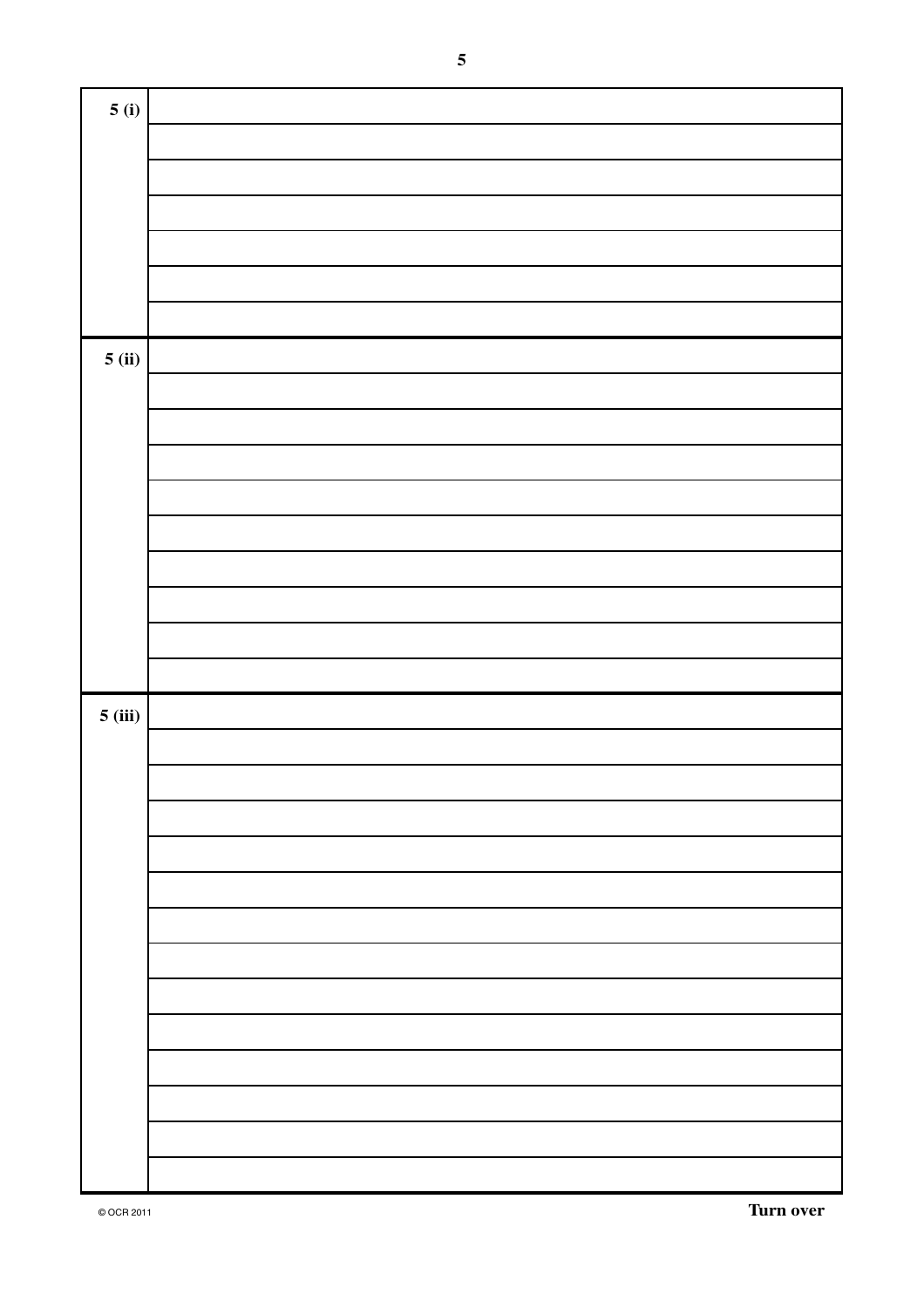| 6(i)(A)        |  |
|----------------|--|
|                |  |
|                |  |
|                |  |
| 6(i)(B)        |  |
|                |  |
|                |  |
|                |  |
|                |  |
|                |  |
|                |  |
| 6(ii)          |  |
|                |  |
|                |  |
|                |  |
|                |  |
|                |  |
|                |  |
|                |  |
| <b>6</b> (iii) |  |
|                |  |
|                |  |
|                |  |
|                |  |
|                |  |
|                |  |
|                |  |
|                |  |
|                |  |
|                |  |
|                |  |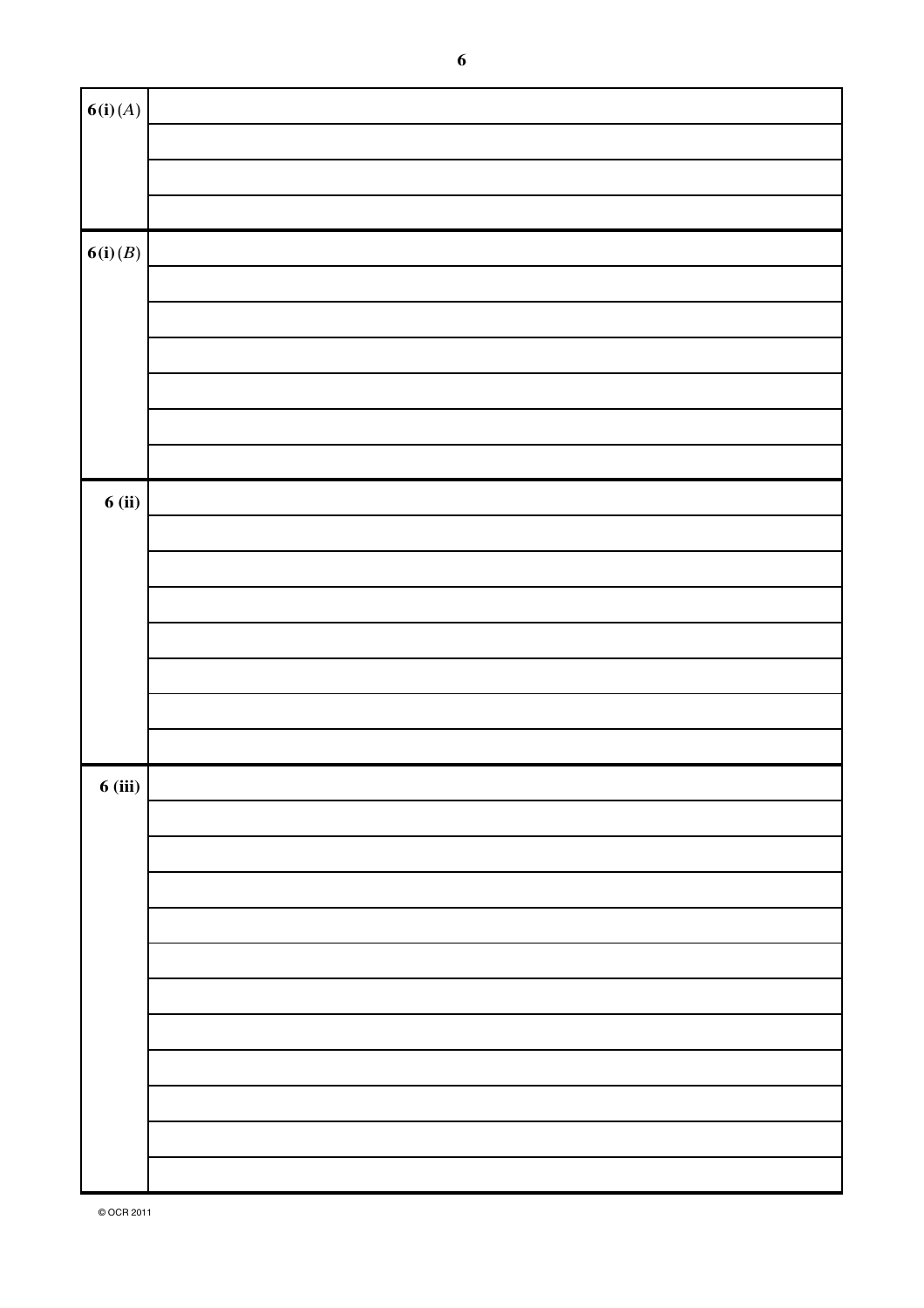

**Section B** (36 marks)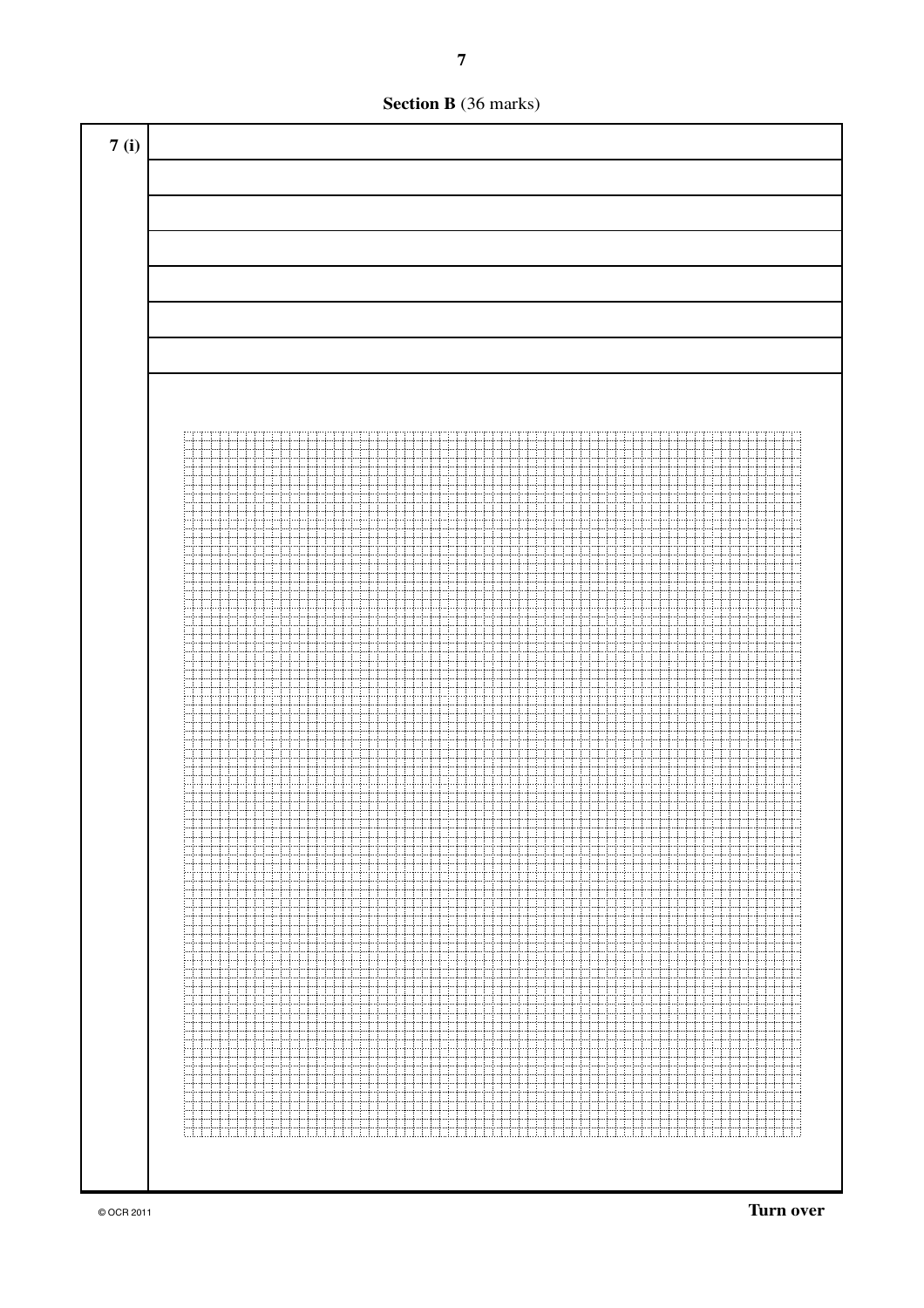| 7(ii)  |  |
|--------|--|
|        |  |
|        |  |
|        |  |
|        |  |
|        |  |
|        |  |
|        |  |
|        |  |
|        |  |
|        |  |
|        |  |
|        |  |
|        |  |
|        |  |
|        |  |
|        |  |
|        |  |
|        |  |
| 7(iii) |  |
|        |  |
|        |  |
|        |  |
|        |  |
|        |  |
|        |  |
|        |  |
|        |  |
|        |  |
|        |  |
|        |  |
|        |  |
|        |  |
|        |  |
|        |  |
|        |  |
|        |  |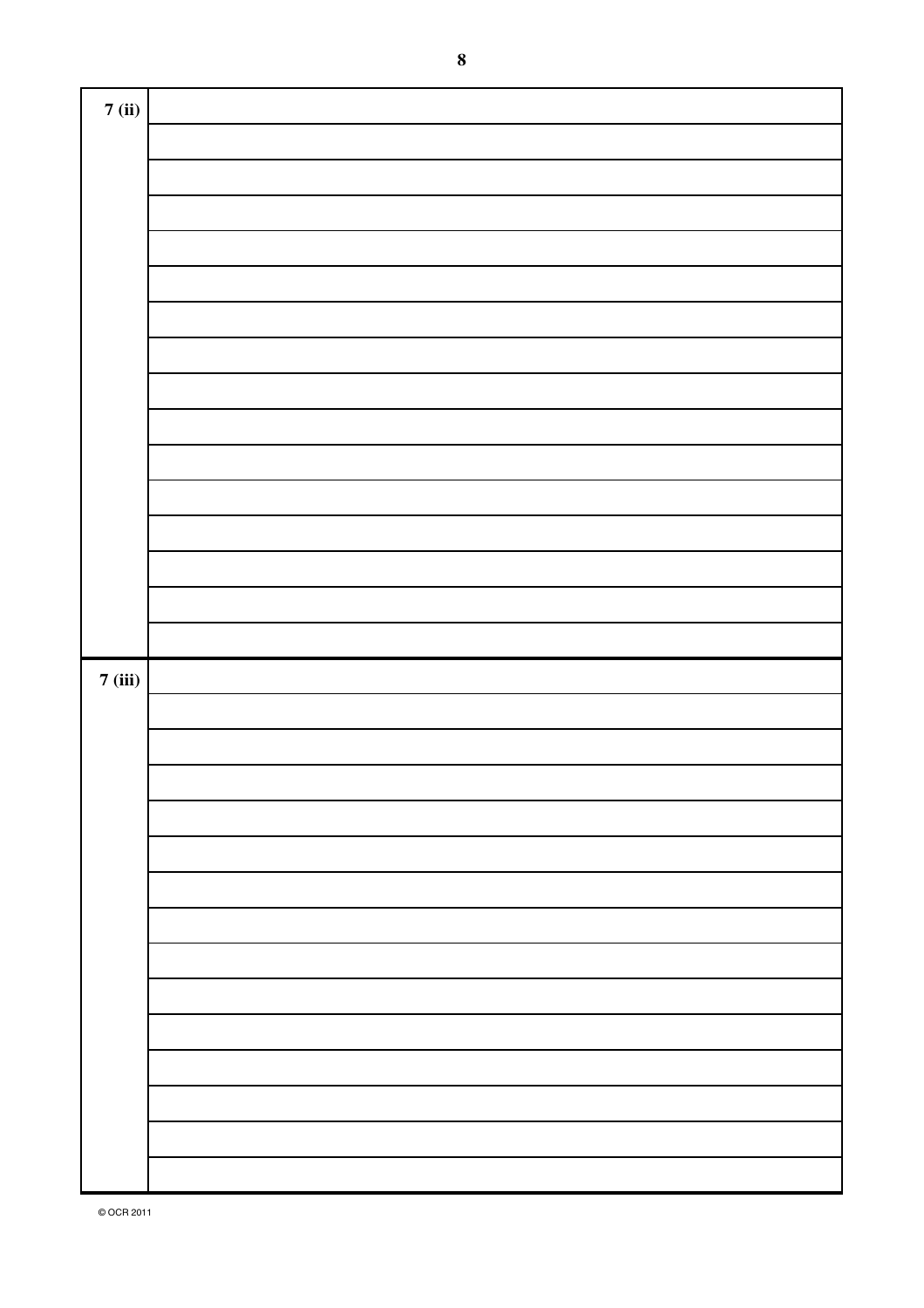| 7(iv) |  |
|-------|--|
|       |  |
|       |  |
|       |  |
|       |  |
|       |  |
|       |  |
|       |  |
|       |  |
|       |  |
|       |  |
|       |  |
|       |  |
|       |  |
|       |  |
|       |  |
|       |  |
|       |  |
|       |  |
|       |  |
|       |  |
|       |  |
|       |  |
|       |  |
|       |  |
|       |  |
|       |  |
| 7(y)  |  |
|       |  |
|       |  |
|       |  |
|       |  |
|       |  |
|       |  |
|       |  |
|       |  |
|       |  |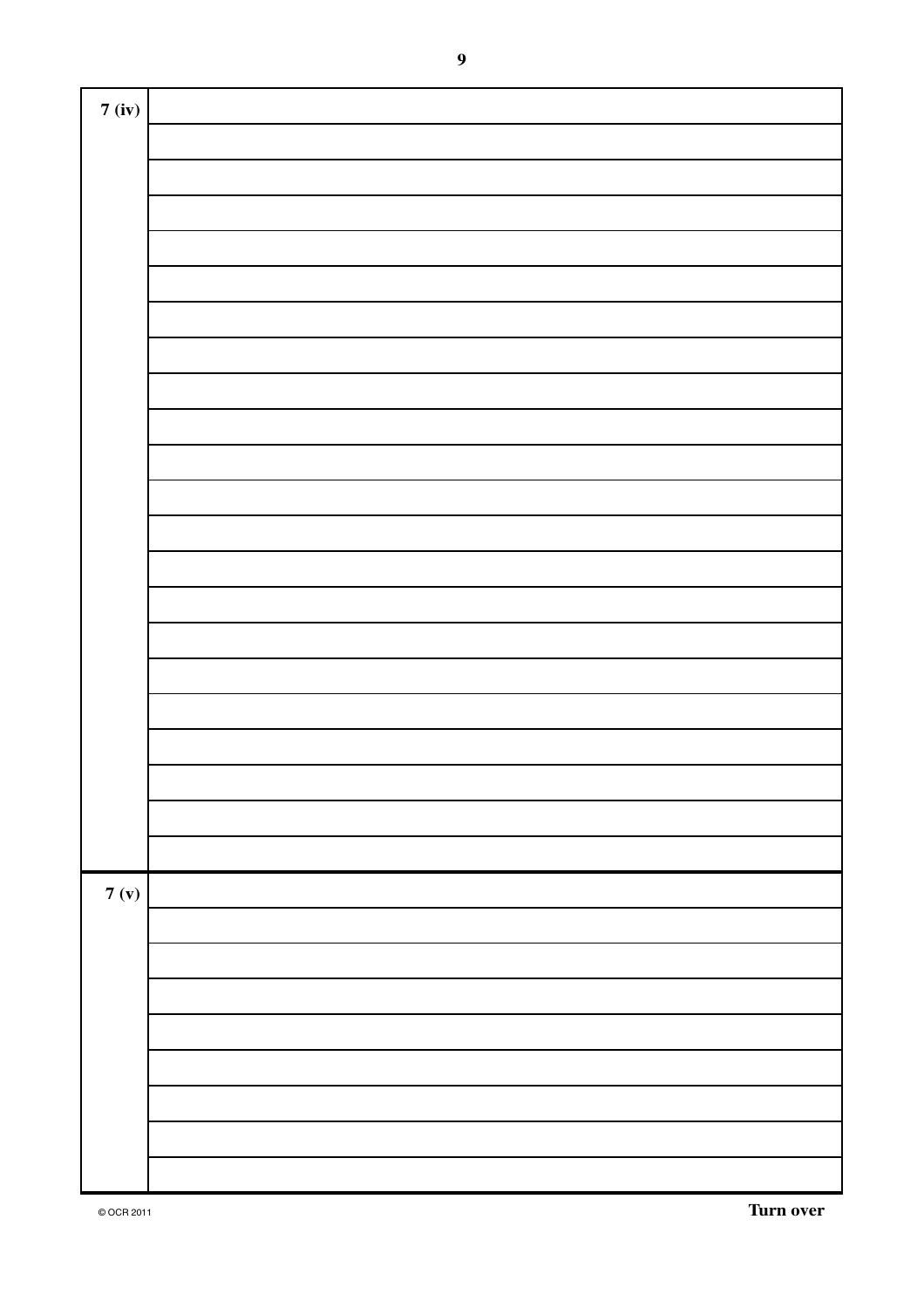| 8(i)     |  |
|----------|--|
|          |  |
|          |  |
|          |  |
|          |  |
| 8(ii)(A) |  |
|          |  |
|          |  |
|          |  |
|          |  |
|          |  |
|          |  |
|          |  |
|          |  |
|          |  |
|          |  |
|          |  |
|          |  |
|          |  |
| 8(ii)(B) |  |
|          |  |
|          |  |
|          |  |
|          |  |
|          |  |
|          |  |
|          |  |
|          |  |
|          |  |
|          |  |
|          |  |
|          |  |
|          |  |
|          |  |
|          |  |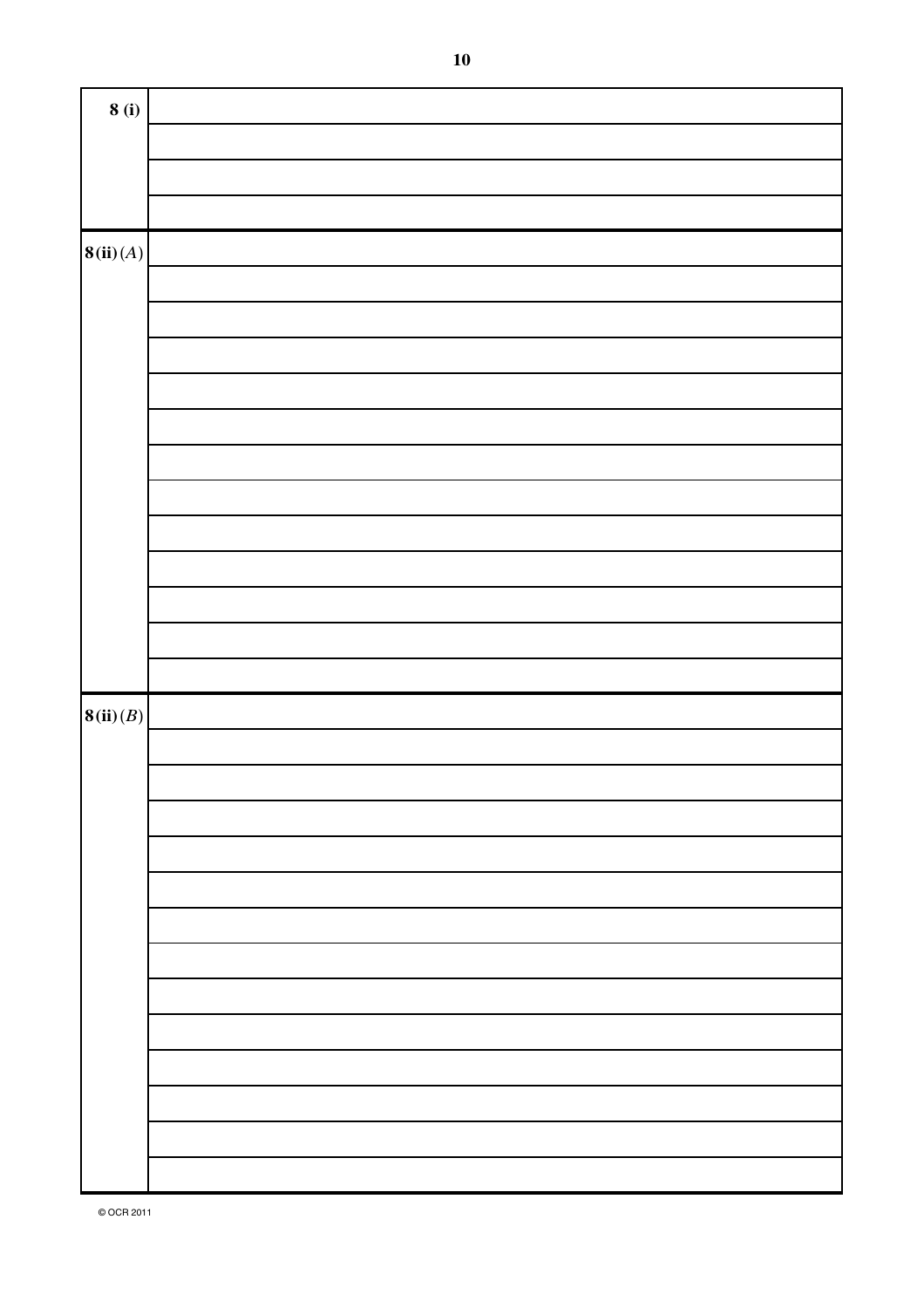| <b>8</b> (iii) |  |
|----------------|--|
|                |  |
|                |  |
|                |  |
|                |  |
|                |  |
|                |  |
|                |  |
|                |  |
|                |  |
|                |  |
|                |  |
|                |  |
|                |  |
|                |  |
|                |  |
|                |  |
|                |  |
|                |  |
|                |  |
|                |  |
|                |  |
|                |  |
|                |  |
|                |  |
|                |  |
|                |  |
|                |  |
|                |  |
|                |  |
|                |  |